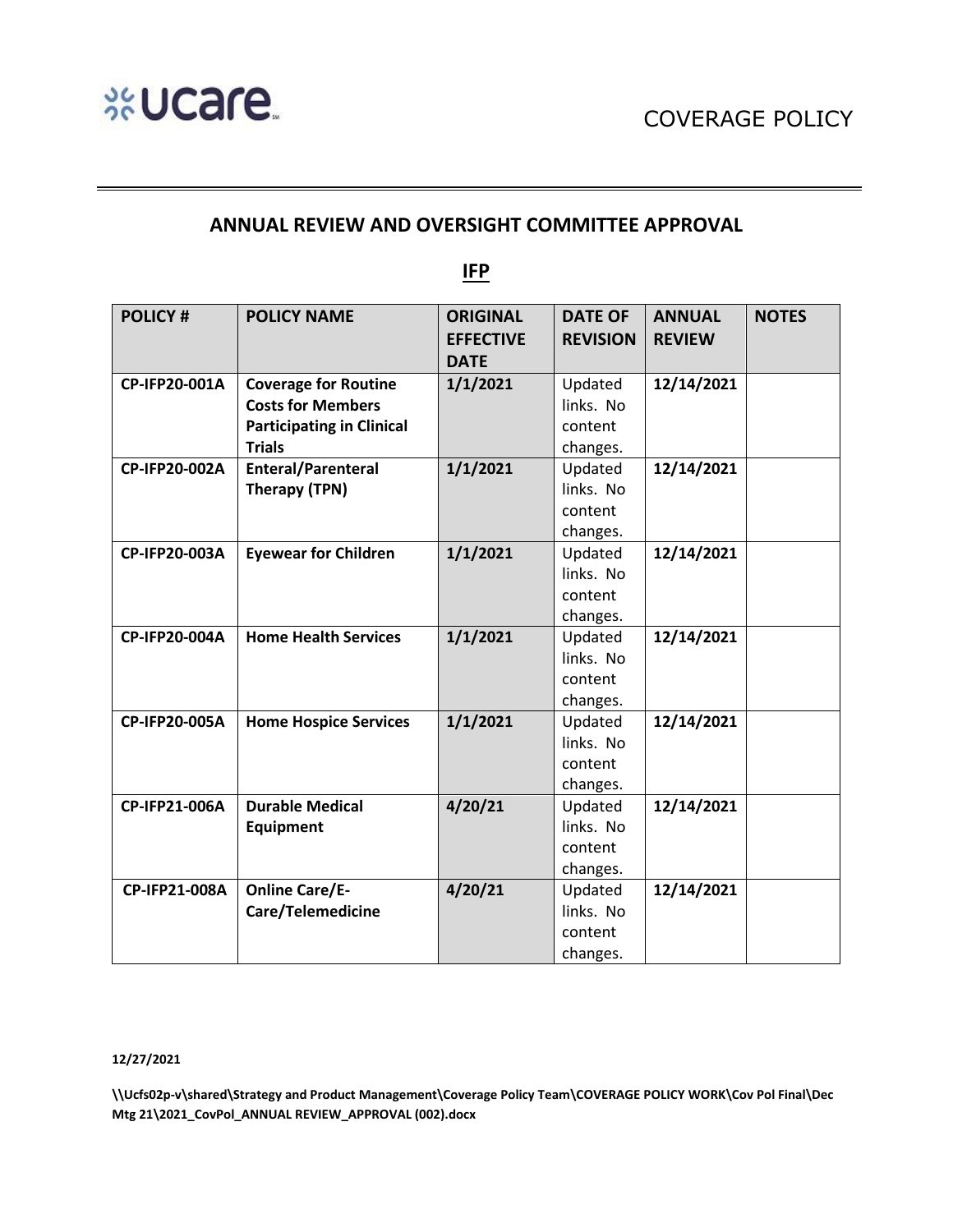# **%Ucare**

|               |                                                      |          | Updated              |            |
|---------------|------------------------------------------------------|----------|----------------------|------------|
| CP-IFP21-009A | <b>Medical Dental</b>                                | 4/20/21  | links. No            | 12/14/2021 |
|               |                                                      |          | content              |            |
|               |                                                      |          | changes.             |            |
| CP-IFP21-010A | <b>Palliative Care</b>                               | 4/20/21  | Updated              | 12/14/2021 |
|               |                                                      |          | links. No            |            |
|               |                                                      |          | content              |            |
|               |                                                      |          | changes.             |            |
| CP-IFP21-011A | <b>Infertility Diagnosis</b>                         | 9/1/21   | Updated              | 12/14/2021 |
|               |                                                      |          | links. No            |            |
|               |                                                      |          | content              |            |
|               |                                                      |          | changes.             |            |
| CP-IFP21-012A | <b>Colorectal Cancer Tests</b>                       | 9/1/21   | Updated              | 12/14/2021 |
|               |                                                      |          | links. No            |            |
|               |                                                      |          | content              |            |
|               |                                                      |          | changes.             |            |
| CP-IFP21-013A | <b>Preventive Services</b>                           | 9/1/21   | Updated              | 12/14/2021 |
|               | Men/Women/Children                                   |          | links. No            |            |
|               |                                                      |          | content              |            |
|               |                                                      |          | changes.             |            |
| CP-IFP21-014A | <b>DME-Compression</b>                               | 12/1/21  | Updated              | 12/14/2021 |
|               | stockings & wraps                                    |          | links. No            |            |
|               |                                                      |          | content              |            |
|               |                                                      |          | changes.             |            |
| CP-IFP21-015A | <b>Coverage Related to</b><br><b>Diabetes</b>        | 12/1/21  | Updated<br>links. No | 12/14/2021 |
|               |                                                      |          | content              |            |
|               |                                                      |          | changes.             |            |
| CP-IFP21-017A | <b>Fetal Aneuploidy</b>                              | 1/3/2022 | <b>NEW</b>           |            |
|               |                                                      |          |                      |            |
| CP-IFP21-019A | Septoplasty                                          | 12/1/21  | Updated              | 12/14/2021 |
|               |                                                      |          | links. No            |            |
|               |                                                      |          | content              |            |
|               |                                                      |          | changes.             |            |
| CP-IFP21-020A | <b>Pneumatic compression</b><br>and Lymphedema Pumps | 12/1/21  | Updated<br>links. No | 12/14/2021 |
|               |                                                      |          | content              |            |
|               |                                                      |          | changes.             |            |
|               |                                                      |          |                      |            |

**12/27/2021**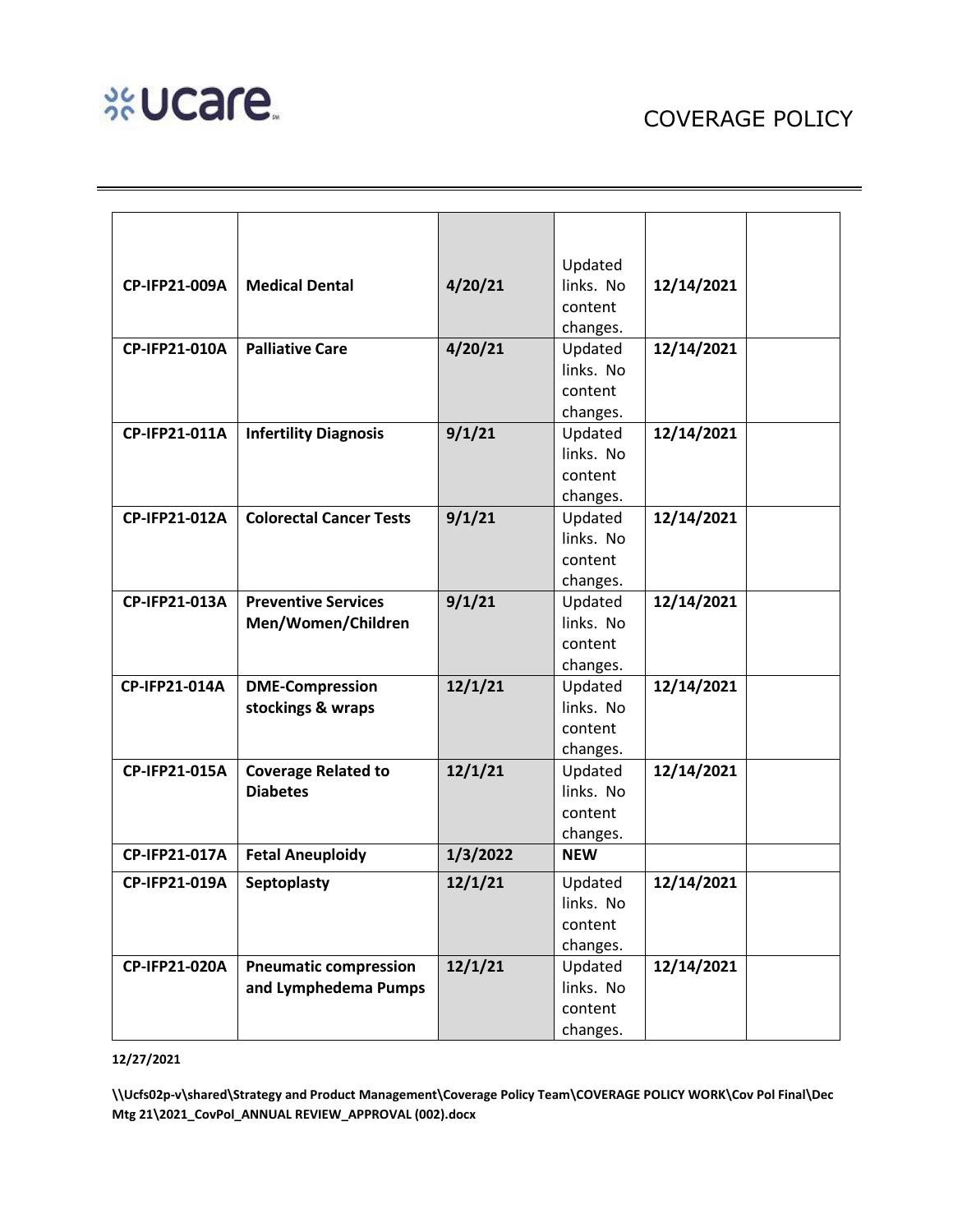

| CP-IFP21-021A   Allergy Injections                     | 1/3/2022 | <b>NEW</b> |  |
|--------------------------------------------------------|----------|------------|--|
| CP-IFP21-022A   Routine Eye Exams for<br><b>Adults</b> | 1/3/2022 | <b>NEW</b> |  |

**12/27/2021**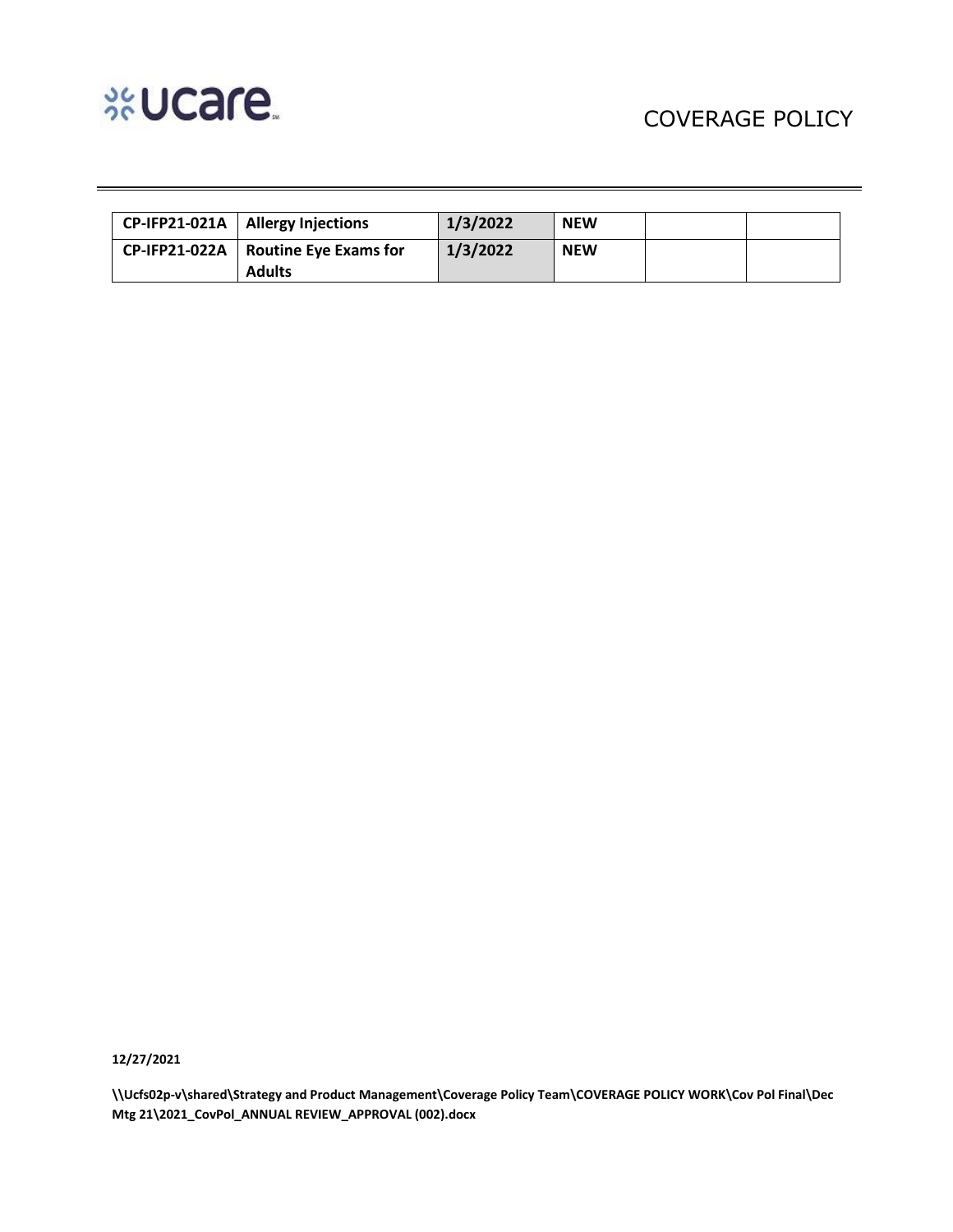

# **ANNUAL REVIEW AND OVERSIGHT COMMITTEE APPROVAL**

### **MEDICAID**

| <b>POLICY#</b> | <b>POLICY NAME</b>       | <b>ORIGINAL</b>  | <b>DATE OF</b>  | <b>ANNUAL</b> | <b>NOTES</b> |
|----------------|--------------------------|------------------|-----------------|---------------|--------------|
|                |                          | <b>EFFECTIVE</b> | <b>REVISION</b> | <b>REVIEW</b> |              |
|                |                          | <b>DATE</b>      |                 |               |              |
| CP-MCD20-01A   | <b>Male Circumcision</b> | 10/1/20          | Updated         | 12/14/2021    |              |
|                |                          |                  | links. No       |               |              |
|                |                          |                  | content         |               |              |
|                |                          |                  | changes.        |               |              |
|                |                          |                  |                 |               |              |

**12/27/2021**